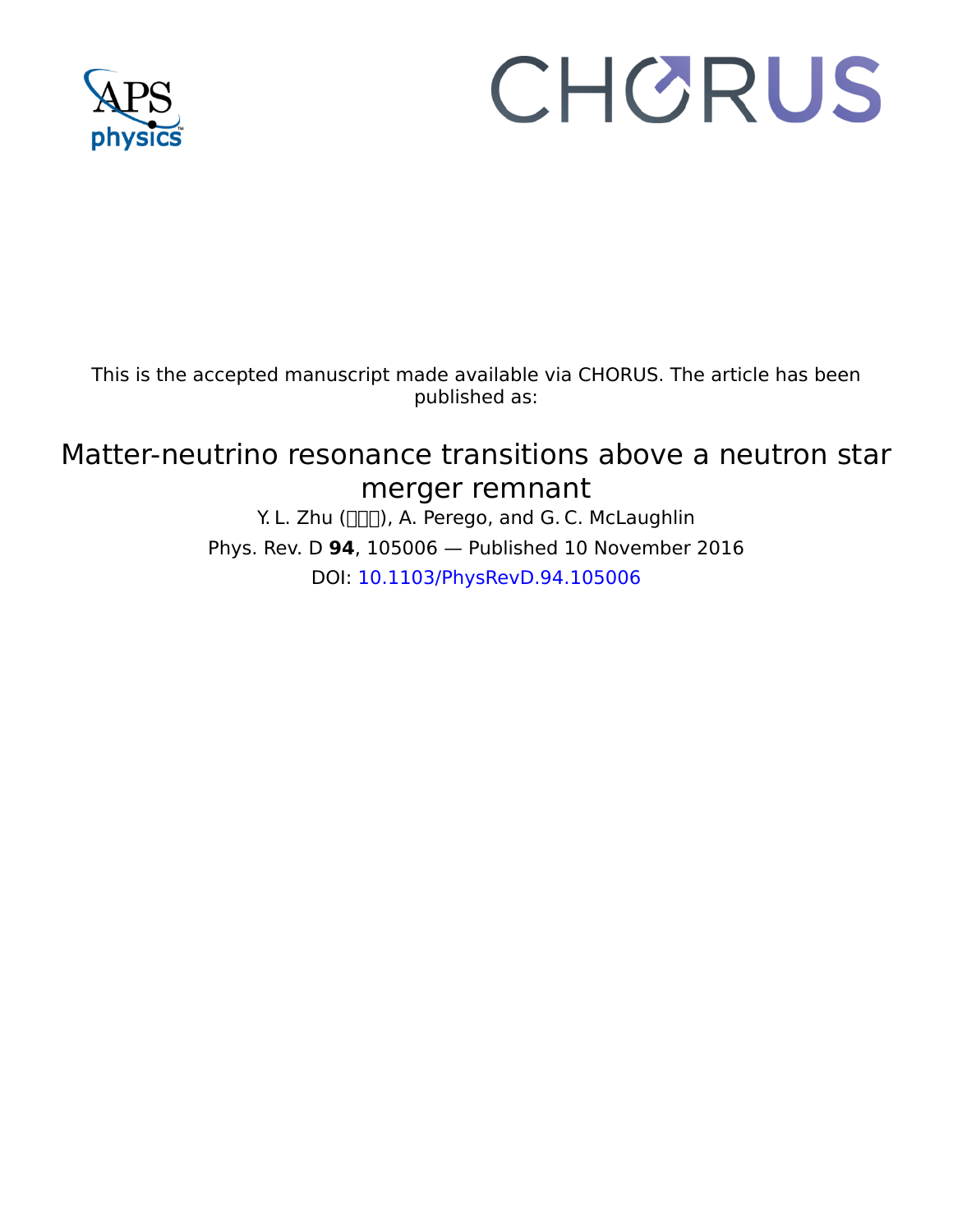## Matter Neutrino Resonance Transitions above a Neutron Star Merger Remnant

Y. L. Zhu  $(\text{\#}\overline{\mathfrak{F}}\,\overline{\mathfrak{F}})^{1,*}$  A. Perego,<sup>2,†</sup> and G. C. McLaughlin<sup>1,‡</sup>

<sup>1</sup>Department of Physics, North Carolina State University, Raleigh, NC 27695 USA.

<sup>2</sup> Institut für Kernphysik, Technische Universität Darmstadt,

Schlossgartenstr. 2, Darmstadt D-64289,Germany

The Matter-Neutrino Resonance (MNR) phenomenon has the potential to significantly alter the flavor content of neutrinos emitted from compact object mergers. We present the first calculations of MNR transitions using neutrino self interaction potentials and matter potentials generated selfconsistently from a dynamical model of a three-dimensional neutron star merger. In the context of the single angle approximation, we find that Symmetric and Standard MNR transitions occur in both normal and inverted hierarchy scenarios. We examine the spatial regions above the merger remnant where propagating neutrinos will encounter the matter neutrino resonance and find that a significant fraction of the neutrinos are likely to undergo MNR transitions.

PACS numbers: 14.60.Pq,26.50.+x

Keywords: Matter-neutrino Resonance, neutrino mixing, neutrinos-neutrino interaction, accretion disk

### I. INTRODUCTION

Remnants arising from binary neutron star mergers have been found to produce immense numbers of neutrinos and antineutrinos. The neutrinos and antineutrinos play important roles in the physics of several phenomena associated with these remnants including jet production in gamma ray bursts  $[1-4]$  as well as nucleosynthesis from collisionally heated material [5–7] as well as winds [8–14]. Neutrino physics is a necessary component to model the nuclear composition in simulations that predict the properties of the remnant and of the ejecta [15–20]. The latter in turn affects the predicted features of electromagnetic counterparts associated with gravitational-wave events [14, 21, 22]. Additionally, if a merger occurs within range of current or future neutrino detectors, the neutrino signal will provide a wealth of information about these objects [23, 24]. An understanding of the flavor content of the neutrinos is essential for providing an accurate picture of merger phenomena.

Neutrino oscillations will occur in neutron star mergers and have the effect of changing the flavor content of the neutrinos. Merger remnants are a dense environment, so flavor transformation is strongly influenced by interactions between neutrinos and the surrounding particles. The potential that a neutrino experiences due to coherent forward scattering on other neutrinos and antineutrinos, sometimes called the neutrino self interaction potential, is a significant driver of the neutrino evolution. The influence of this potential on supernova neutrino flavor transformation has been extensively studied, e.g. [25–35] and references therein. One of the major consequences of the neutrino self interaction potential in supernovae is the prediction of a pendulum-like oscillation referred to as a nutation/bipolar oscillation. This type of oscillation is also expected to occur for at least some merger neutrinos [36, 37].

In merger remnant environments, it has been suggested that neutrinos can undergo not only the same type of flavor transformations as in supernova scenarios, but also a novel type of transition called *Matter-Neutrino Resonance* (MNR) transitions, first observed in [38]. This phenomenon is distinct from the nutation/bipolar oscillation and typically occurs closer to the neutrino emitting surface. In both hierarchies, MNR transitions can dramatically change neutrino flavor content. During the transformation the neutrinos stay "on-resonance" meaning that the neutrinos evolve in such a way so as to ensure that all entries of the Hamiltonian remain relatively small [39]. In addition, the splitting of the instantaneous eigenstates remains small [40], and the neutrinos stay approximately on their instantaneous mass eigenstates [40, 41]. The MNR transformation phenomenon requires a matter potential (from neutrino coherent forward scattering on baryons and charged leptons) and a neutrino self interaction potential of opposite sign and roughly equal magnitude. In merger remnants this condition can be fulfilled either (1) because leptonization requires that antineutrinos outnumber neutrinos initially or (2) because the geometry of the system causes the relative contributions of neutrino and antineutrinos to the self interaction potential to shift as the neutrinos travel along their trajectories. This geometric effect comes from the extension of the neutrino emitting surface

<sup>∗</sup>Electronic address: yzhu14@ncsu.edu

<sup>†</sup>Electronic address: albino@theorie.ikp.physik.tu-darmstadt.de

<sup>‡</sup>Electronic address: Gail\_McLaughlin@ncsu.edu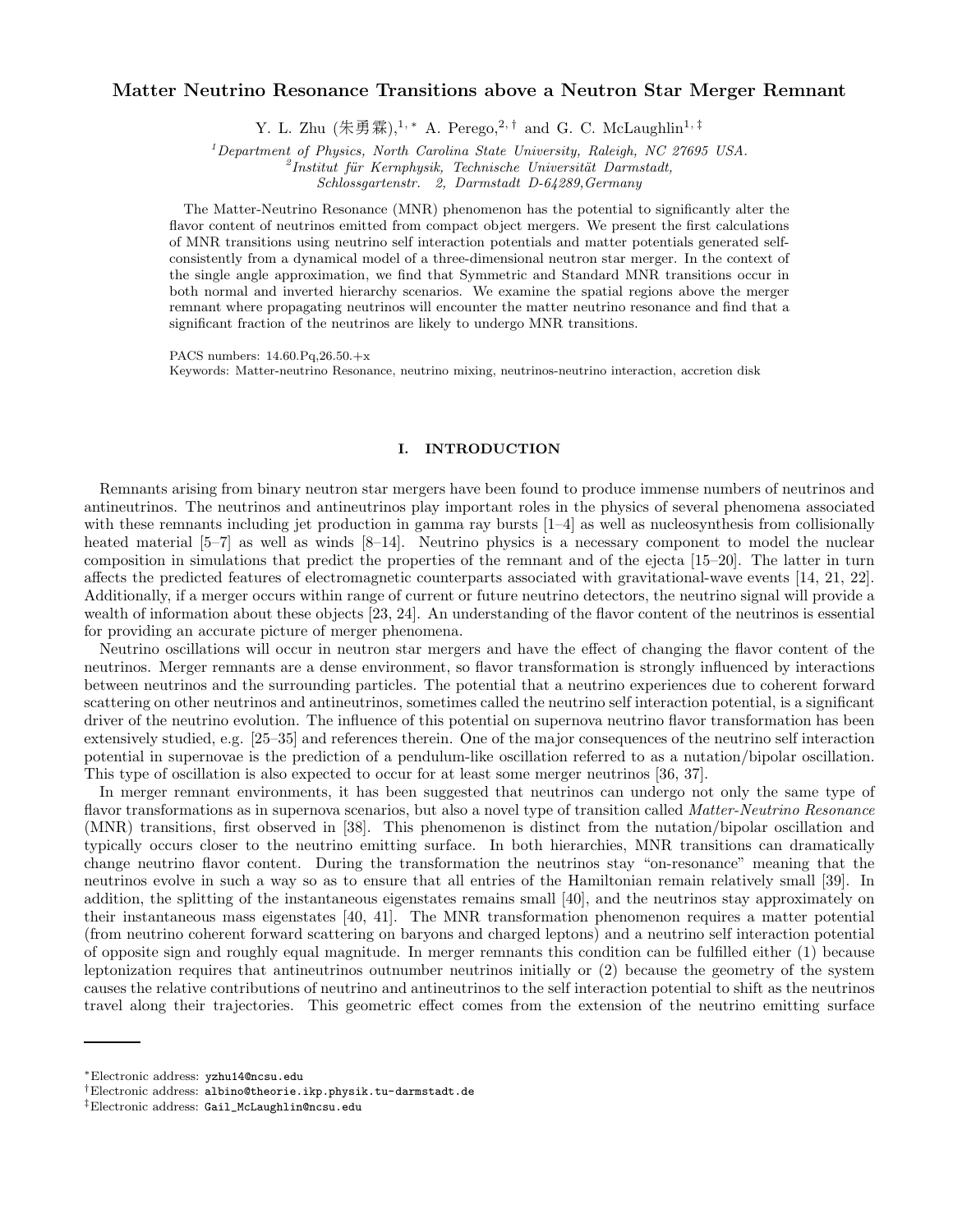significantly beyond the antineutrino emitting surface, for a discussion see [37] The matter neutrino resonance is not naively expected to occur in supernovae because both potentials have the same sign. However, if Non Standard Interactions (NSIs) exist with significant strength they can trigger MNR transitions in supernovae [42]. Further, if neutrino-antineutrino oscillations occur near the surface of the protoneutron star, a situation similar to Matter Neutrino Resonance transformation occurs [35].

Two primary types of Matter Neutrino Resonance transformation have been suggested to occur in merger remnants. One of these, the Standard MNR transition, is characterized by a full conversion of electron neutrinos to other types while electron antineutrinos partially transform but then return to their original configuration [39]. Standard MNR transitions occur in regions where the neutrino self interaction potential begins as the largest potential in the system, but declines in magnitude eventually reaching the same magnitude as the matter potential. The other type of MNR transformation fully converts both electron neutrinos and antineutrinos symmetrically in short range and is called a Symmetric MNR transition [37]. Symmetric MNR transitions differ from Standard MNR transitions in that they occur when geometric effects cause the system to pass from a region where antineutrinos dominate the neutrino self interaction potential to a region where neutrinos dominate this potential [37, 40]. Both types of transformation may well influence nucleosynthesis [37, 38] as MNR transitions typically occur closer to the emitting surface of neutrinos than other large scale oscillation phenomena.

Previous studies of Matter Neutrino Resonance transitions used phenomenological, flat neutrino emission surfaces motivated by the qualitative properties found in complex dynamical merger simulations. Here, we consider a snapshot of a dynamical calculation [43] and compute flavor transformation using the neutrino self interaction potentials and matter potentials obtained from the same dynamical simulation. The purpose of this work is to explore the character of matter neutrino resonance transformations in the presence of a more complex neutrino emission geometry as well as self-consistent density profiles.

This manuscript is structured as follows. In Sec. II we describe the dynamical calculation and discuss the behavior of the physical quantities relevant for neutrino flavor transformation. In Sec. III, we explain the Hamiltonian and the evolution equations used in our calculations. In Sec. IV, we present the results of our neutrino flavor transformation calculations and locate the spatial regions where propagating neutrinos will encounter MNRs. In Sec. V, we show that MNR transitions are approximately independent of hierarchy although the efficacy of the resonance is determined in part by neutrino mixing angle and mass squared differences. We also consider three flavor effects by comparing two and three flavor scenarios. We conclude in Sec. VI.

#### II. THE MERGER REMNANT

We consider the numerical results of a detailed three dimensional, Newtonian simulation of the aftermath of a binary neutron star merger under the influence of neutrino cooling and heating [43]. We choose a merger remnant configuration at  $t_0 \approx 60$  ms after the neutron star merger. At this time the remnant is characterized by an almost axisymmetric, stationary rotating massive neutron star (MNS) with a baryonic mass of  $\sim 2.6 M_{\odot}$ , surrounded by a thick accretion disk with a mass of  $\sim 0.15 M_{\odot}$ . The hot and dense matter in the central object and in the disk emits copiously neutrinos of all flavors, with a total luminosity in excess of 10<sup>53</sup> erg s<sup>−</sup><sup>1</sup> . The re-absorption of a fraction of the emitted radiation inside the disk causes the formation of a neutrino-driven wind that emerges and expands parallel to the rotation axis, on a timescale of a few tens of milliseconds.

The matter inside the wind is characterized by a smooth density profile, slowly decaying from  $10^{10}$  g cm<sup>-3</sup> to the atmosphere ( $\lesssim 10^4$  g cm<sup>-3</sup>) on a lengthscale of a few hundreds of km. Due to the strong absorption of  $\nu_e$ s on neutron<br>right metter, the electron fraction  $V_e$  is in the range of 0.25, 0.4. The distribution of dens rich matter, the electron fraction,  $Y_e$ , is in the range of 0.25 - 0.4. The distribution of density and electron fraction above the remnant can be seen in Fig. 1. Since the wind develops mainly from the disk, the funnel above the central neutron star has a lower density, while the material extending from the disk in the equatorial direction has high density. Because of the high degree of axial symmetry in the remnant and in the wind, we compute cylindrical averages for the density.

The neutrino emission rates and opacities are computed using an energy dependent (spectral) leakage scheme, whose details can be seen in Ref. [43, 44]. The neutrino reactions included in the calculations are the emission, absorption and scattering off free nucleons. Neutrino pair emission from electron-positron annihilation and nucleon-nucleon bremsstrahlung are also included, as well as absorption from their inverse reactions. Neutrino type is distinguished as  $\nu_e$ ,  $\bar{\nu}_e$  and  $\nu_x$ , the latter being a collective species for  $\mu$  and  $\tau$  neutrinos and antineutrinos. Energy dependent neutrino optical depths are computed by minimizing the line integral of the inverse mean free path along several possible propagation directions. We distinguish between scattering and energy optical depths. In the former case, the neutrino surfaces correspond to the last scattering surfaces. In the latter case, the neutrino surfaces denote the transition from a thermally to a non-thermally coupled regime. Neutrinos diffusing from the optically thick neutron star and inner disk are considered emitted isotropically from neutrino (last scattering) surfaces, while neutrinos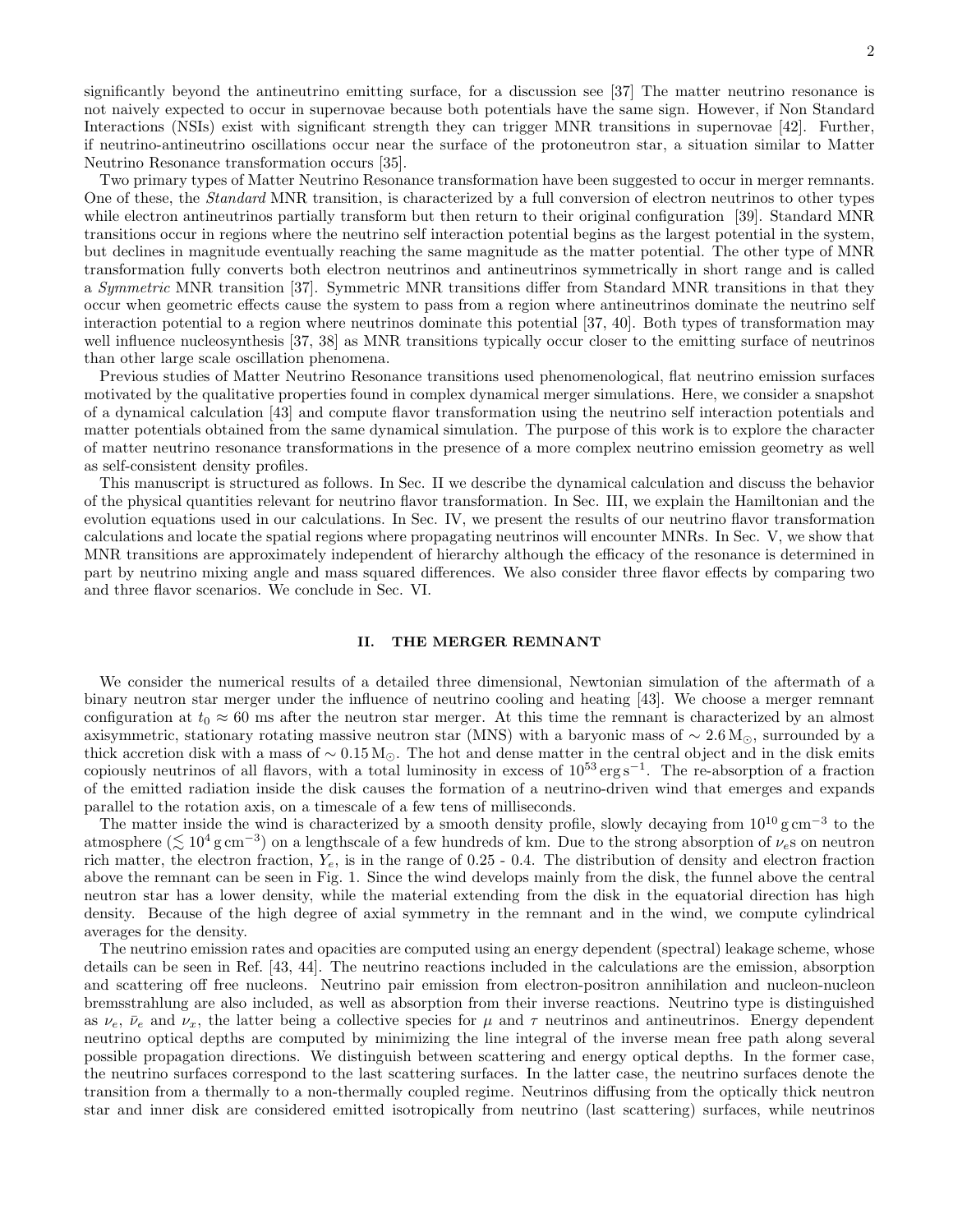

FIG. 1: Profiles of the matter density (left) and electron fraction (right) inside the disk and the wind, used as input data for our calculations. Gray lines in the density panel represent 6 logarithmically spaced isodensity contours between  $10^6$  g cm<sup>-3</sup> (light gray) and  $10^{11}$  g cm<sup>-3</sup> (dark gray).

produced in optically thin conditions are considered emitted isotropically from their production site. The values of the emitted neutrino mean energies remain similar during the simulation and at  $t_0 \approx 60$  ms they are  $\langle E_{\nu_e} \rangle \approx 10.6$ MeV,  $\langle E_{\bar{\nu}_e} \rangle \approx 15.3$  MeV and  $\langle E_{\nu_x} \rangle \approx 17.3$  MeV. Neutrino luminosities decrease steadily, but slowly, during the first hundreds ms. At  $t = t_0$ , the integrated  $\bar{\nu}_e$  luminosity measured immediately above the most relevant neutrino surfaces is  $\sim 4 \times 10^{52} \text{ erg s}^{-1}$ , while the  $\nu_e$  luminosity is  $\sim 3 \times 10^{52} \text{ erg s}^{-1}$ . For each heavy flavor neutrino, we have  $L_{\nu_x} = L_{\nu_x, \text{total}}/4 \sim 9 \times 10^{51} \text{ erg s}^{-1}$ . Neutrino quantities are binned logarithmically in energy and a few examples of electron neutrino and antineutrino scattering surfaces of different energy levels are shown in Fig. 2, along with a couple example neutrino trajectories that will be discussed in the next sections.



FIG. 2: Solid(dashed) lines are neutrino(anti-neutrino) surfaces for energies of 10.67 MeV, 16.22 MeV, 24.66 MeV; green arrow: trajectory 1, test neutrino originating from Cartesian coordinates of  $(0,0,18)$  km with a direction of  $(0, \sqrt{2}, 3)$ ; orange arrow: trajectory 2, test neutrino from  $(0,0,18)$  km with a direction of  $(0,1,3)$ .

The local radiation intensity for neutrinos everywhere above the emission surface for each species of neutrino is given by  $I_{\nu_{\alpha}}$ . The quantity  $I_{\nu_{\alpha}}$  is defined such that

$$
n_{\nu_{\alpha}}(\mathbf{x},t) = \int_0^\infty \int_\Omega \frac{I_{\nu_{\alpha}}(E,\mathbf{n}',\mathbf{x},t)}{E} d\Omega dE \tag{1}
$$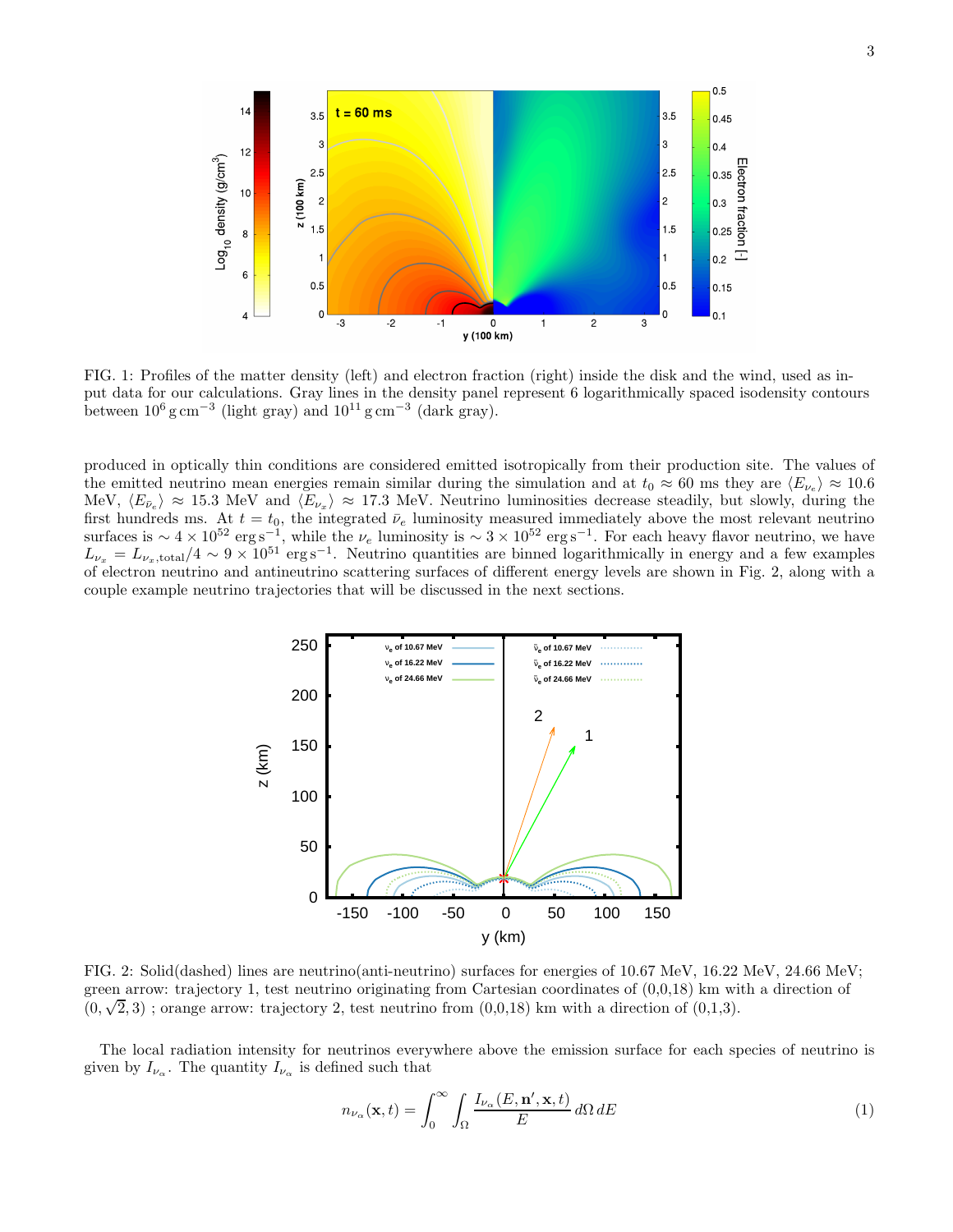is the local density of neutrino  $\nu_{\alpha}$  at **x** and time t, and  $dN_{\nu_{\alpha}}(\mathbf{x},t) = I_{\nu_{\alpha}}(E, \mathbf{n}', \mathbf{x},t)/E d\Omega dE dV$  is the number of neutrinos  $\nu_{\alpha}$  with energy in an interval  $E \pm dE/2$ , contained in a volume element dV around x, that moves inside a cone of amplitude d $\Omega$ , of vertex x and axis along n'. The quantity  $I_{\nu_{\alpha}}$  is computed from the spectral emission rates using a ray-tracing algorithm. The ray tracing calculation produces a pattern of fluxes above the remnant that is both non-spherical and different for the  $\nu_e$  and the  $\bar{\nu}_e$ . This pattern is influenced by the a couple of key factors.

First, a fraction of the neutrinos that are emitted at the neutrino surfaces get absorbed on their way out of the object. We take into account the absorption of neutrinos along a propagation ray by multiplying the radiation intensity by  $\exp(-\Delta\tau_{en})$ , where  $\Delta\tau_{en}$  is the difference in the energy optical depths due to absorption processes between the emission point and any point along the ray. This absorption is a spatially dependent effect. It effects neutrinos and antineutrinos from the disk more than those from the massive neutron star because the region above the massive neutron star is less dense than that above the disk. Moreover, the absorption affects neutrinos and antineutrinos at a different level. The  $\nu_e$ s are more easily absorbed than  $\bar{\nu}_e$ s because there are more neutrons than protons in the regions above the emission surfaces. The electron neutrino luminosity can be significantly reduced along escaping paths (up to ∼ 35%). At infinity, therefore, the integrated electron antineutrino flux is larger than the electron neutrino flux.

Second, the geometry of the MNS and the disk is not conducive to an isotropic flux. Different parts of the remnant emit differing amounts of neutrino flux, with a slightly smaller component coming from the MNS than the disk. Due to the presence of the optically thick disk, the neutrino fluxes are larger along the poles than along the equator. In addition, the two parts of the remnant emit different relative numbers of  $\nu_e$  and  $\bar{\nu}_e$ . On the one hand, the high density  $(\rho \gtrsim 10^{12} \text{ g cm}^{-3})$  and small electron fraction inside the MNS favor the presence of a larger number of trapped  $\bar{\nu}_{e}$ s<br>than y s [20]. The former diffuse out on a smaller timescale, due to their lower openity. Thu than  $\nu_s$  [20]. The former diffuse out on a smaller timescale, due to their lower opacity. Thus, the MNS emits more electron antineutrinos than neutrinos. On the other hand, the emission from the hot disk, powered by the accretion process, happens mostly at lower densities and higher electron fractions. Under these conditions, a larger number of softer electron neutrinos is emitted from a wider portion of the disk, compared with electron antineutrinos.

The combination of both of these factors determines the non-trivial spatial dependence of the neutrino densities above the remnant, which is presented in Fig. 3. The more intense  $\bar{\nu}_e$  fluxes coming from the MNS and the more compact  $\bar{\nu}_e$  surfaces lead to the presence of more abundant electron antineutrinos in the funnel above the MNS. At larger distances from the rotational axis, the disk neutrinos play an increasingly important role, altering the ratio of neutrinos and antineutrinos. The larger absorption provided by the disk on  $\nu_e$  smooths the transition between the two different regimes.



FIG. 3: Profiles of the electron neutrino density (left, logarithmic scale) and of the ratio between the electron neutrino and antineutrino densities (right, linear scale) above the outermost neutrino surface; cut is at  $\rho = 10^{10}$  g cm<sup>-3</sup>.

#### III. CALCULATIONS

We are interested in determining the flavor evolution of the neutrinos and anti-neutrinos after they leave the trapped region of the disk/neutron star and propagate outward. As the neutrinos travel along their trajectories, the scattering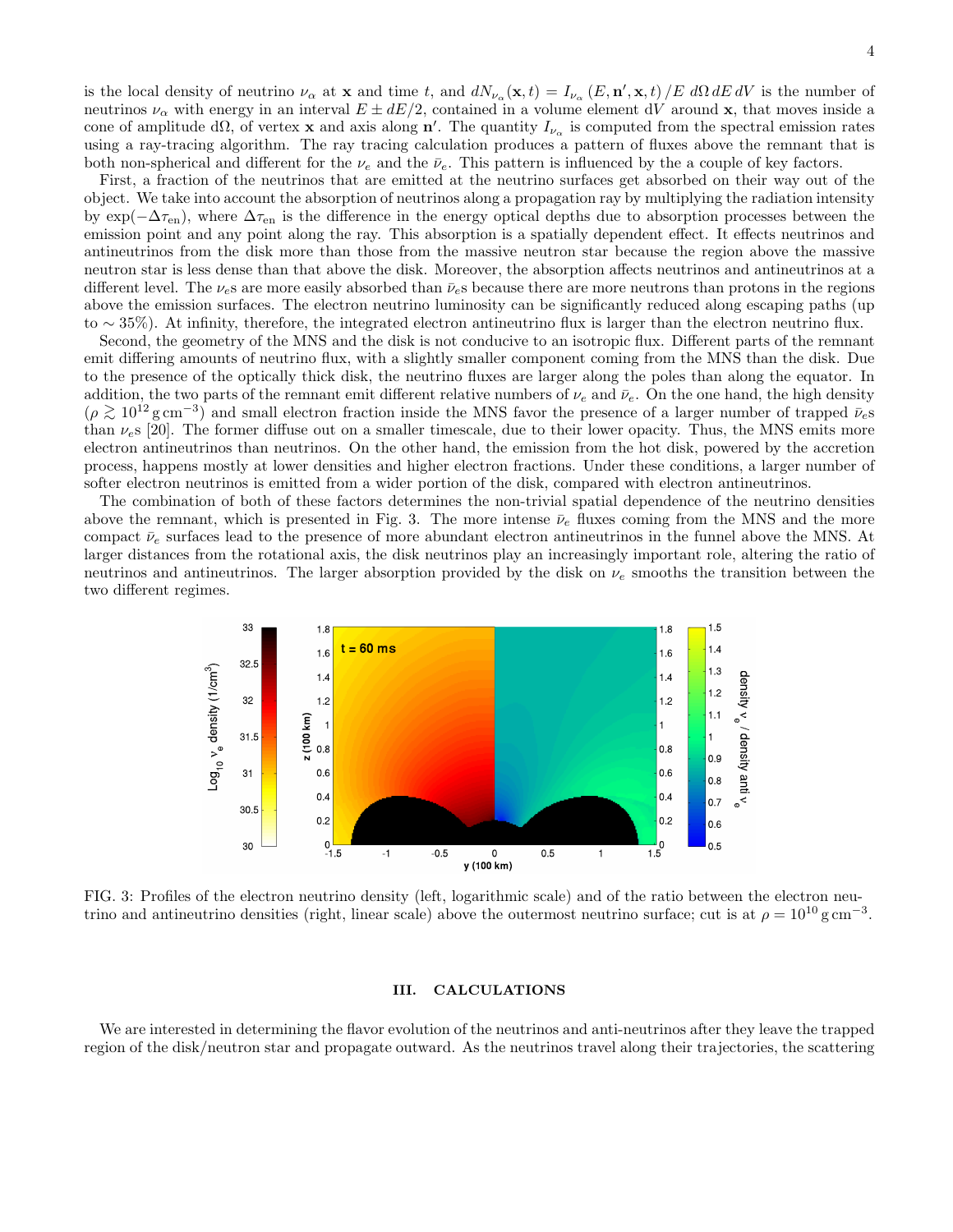5

matrices for neutrinos and antineutrinos evolve according to the evolution equations

$$
i\frac{d}{dt}S(E, \mathbf{x}, t) = H(E, \mathbf{x}, t) S(E, \mathbf{x}, t),
$$
  
\n
$$
i\frac{d}{dt}\bar{S}(E, \mathbf{x}, t) = \bar{H}(E, \mathbf{x}, t) \bar{S}(E, \mathbf{x}, t),
$$
\n(2)

where  $S(E, \mathbf{x}, t)$  and  $\overline{S}(E, \mathbf{x}, t)$  are the scattering matrices for neutrinos and antineutrinos respectively as discussed in [45]. Similarly H and  $\bar{H}$  are the Hamiltonians for the neutrinos and antineutrinos. For neutrinos, the total Hamiltonian is

$$
H(E, \mathbf{x}, t) = H_V(E) + H_e(\mathbf{x}, t) + H_{\nu\nu}(\mathbf{x}, t).
$$
\n(3)

We perform most flavor transformation calculations with two species of neutrinos, electron neutrinos and mu/tau neutrinos i.e.  $\nu_e \leftrightarrow \nu_x$ , and the corresponding antineutrinos,  $\bar{\nu}_e \leftrightarrow \bar{\nu}_x$ , although in Sec. V we explicitly check this approximation by comparing two and three flavor results. Note that in the dynamical simulation,  $\nu_x$  represents the collective species  $\nu_{\mu}, \nu_{\tau}, \bar{\nu}_{\mu}, \bar{\nu}_{\tau}$  but when describing two flavor oscillation calculations in this section  $\nu_{x}$  indicates only one species, most accurately described as a linear combination of  $\nu_{\mu}$  and  $\nu_{\tau}$ .

In a two flavor system, the vacuum Hamiltonian  $H_V$  is given in the flavor basis by

$$
H_V(E) = \frac{\Delta_V}{2} \begin{pmatrix} -\cos 2\theta_V & \sin 2\theta_V \\ \sin 2\theta_V & \cos 2\theta_V \end{pmatrix} , \qquad (4)
$$

where  $\Delta V \equiv \delta m_{ij}^2/(2E)$ , the neutrino mass-squared difference in vacuum  $\delta m_{ij}^2 = m_i^2 - m_j^2$ , vacuum mixing angle  $\theta_V$ and neutrino energy, E. For most of the calculations presented here, we use a mixing angle of  $\theta_{13} = 0.15$  [47] with  $\Delta_{13} = 2.43 \times 10^{-3} \text{ eV}^2$  [46] and the normal hierarchy, although we explore the dependence of our results on these parameters in Sec. V. The matter Hamiltonian  $H_e$  can be written as

$$
H_e(\mathbf{x},t) = \begin{pmatrix} V_e(\mathbf{x},t) & 0\\ 0 & 0 \end{pmatrix},\tag{5}
$$

where the matter potential  $V_e = \sqrt{2}G_F n_e$ ,  $n_e = \rho_m Y_e N_A$ .  $G_F$  is the Fermi constant,  $n_e$  is the number density of electrons minus number density of positrons,  $\rho_m$  the matter density,  $Y_e$  is the matter electron fraction and  $N_A$  is the Avogadro number. The neutrinos and anti-neutrinos experience a potential from the ambient neutrinos, or the neutrino-neutrino self-interaction Hamiltonian, which is given by

$$
H_{\nu\nu}(\mathbf{x},t) = H_{\nu}(\mathbf{x},t) - H_{\bar{\nu}}(\mathbf{x},t),
$$
\n(6)

which has a component from the interactions with neutrinos, and another from the interactions with antineutrinos

$$
H_{\nu}(\mathbf{x},t) = \int_0^{\infty} \left( S(E,\mathbf{x},t) \,\rho(E,\mathbf{x},t) \, S^{\dagger}(E,\mathbf{x},t) \right) \, dE \,,
$$
  
\n
$$
H_{\bar{\nu}}(\mathbf{x},t) = \int_0^{\infty} \left( \bar{S}^*(E,\mathbf{x},t) \,\bar{\rho}(E,\mathbf{x},t) \, \bar{S}^T(E,\mathbf{x},t) \right) \, dE \,.
$$
\n(7)

For each neutrino test trajectory, x has a prescribed relation to t,  $\mathbf{x} = \mathbf{x}(t)$ . We use the single angle approximation, meaning that we assume that all ambient neutrinos have the same history as the test neutrino. Initially at time  $t = t_0$ which corresponds to an  $x_0$  for each trajectory, the scattering matrices S and  $\overline{S}$  are identity matrices. Following Ref. [37], we define the quantities  $\rho(E, \mathbf{x}, t) dE$  and  $\bar{\rho}(E, \mathbf{x}, t) dE$  as the unoscillated neutrino potential matrices in energy range  $E \pm dE/2$ , i.e. the values the Hamiltonian would have if the scattering matrices remained as identity matrices. At the initial emission point  $x_0$ , the neutrino has not had the opportunity to flavor transform, so we start with the neutrino-neutrino self-interaction Hamiltonian,

$$
H_{\nu}(\mathbf{x_0}, t_0) = \begin{pmatrix} H_{\nu,ee}(\mathbf{x_0}, t_0) & H_{\nu,ex}(\mathbf{x_0}, t_0) \\ H_{\nu,xe}(\mathbf{x_0}, t_0) & H_{\nu,xx}(\mathbf{x_0}, t_0) \end{pmatrix} = \begin{pmatrix} V_{\nu_e}(\mathbf{x_0}, t_0) & 0 \\ 0 & V_{\nu_x}(\mathbf{x_0}, t_0) \end{pmatrix},
$$
  
\n
$$
H_{\bar{\nu}}(\mathbf{x_0}, t_0) = \begin{pmatrix} H_{\bar{\nu},ee}(\mathbf{x_0}, t_0) & H_{\bar{\nu},ex}(\mathbf{x_0}, t_0) \\ H_{\bar{\nu},xe}(\mathbf{x_0}, t_0) & H_{\bar{\nu},xx}(\mathbf{x_0}, t_0) \end{pmatrix} = \begin{pmatrix} V_{\bar{\nu}_e}(\mathbf{x_0}, t_0) & 0 \\ 0 & V_{\bar{\nu}_x}(\mathbf{x_0}, t_0) \end{pmatrix}.
$$
\n(8)

In general, the unoscillated potentials  $V_{\nu_\alpha}^{\text{un}}$  at location **x** due to the weak interaction between a test neutrino moving in the direction **n** and the ambient neutrinos  $\nu_{\alpha}$  are

$$
V_{\nu_{\alpha}}^{\text{un}}(\mathbf{x},t) = \sqrt{2} \, G_F \int_0^\infty \left( \int_\Omega \frac{I_{\nu_{\alpha}}\left(E,\mathbf{n}',\mathbf{x},t\right)}{E} \left(1 - \cos\Theta\right) \, d\Omega \right) \, dE \,. \tag{9}
$$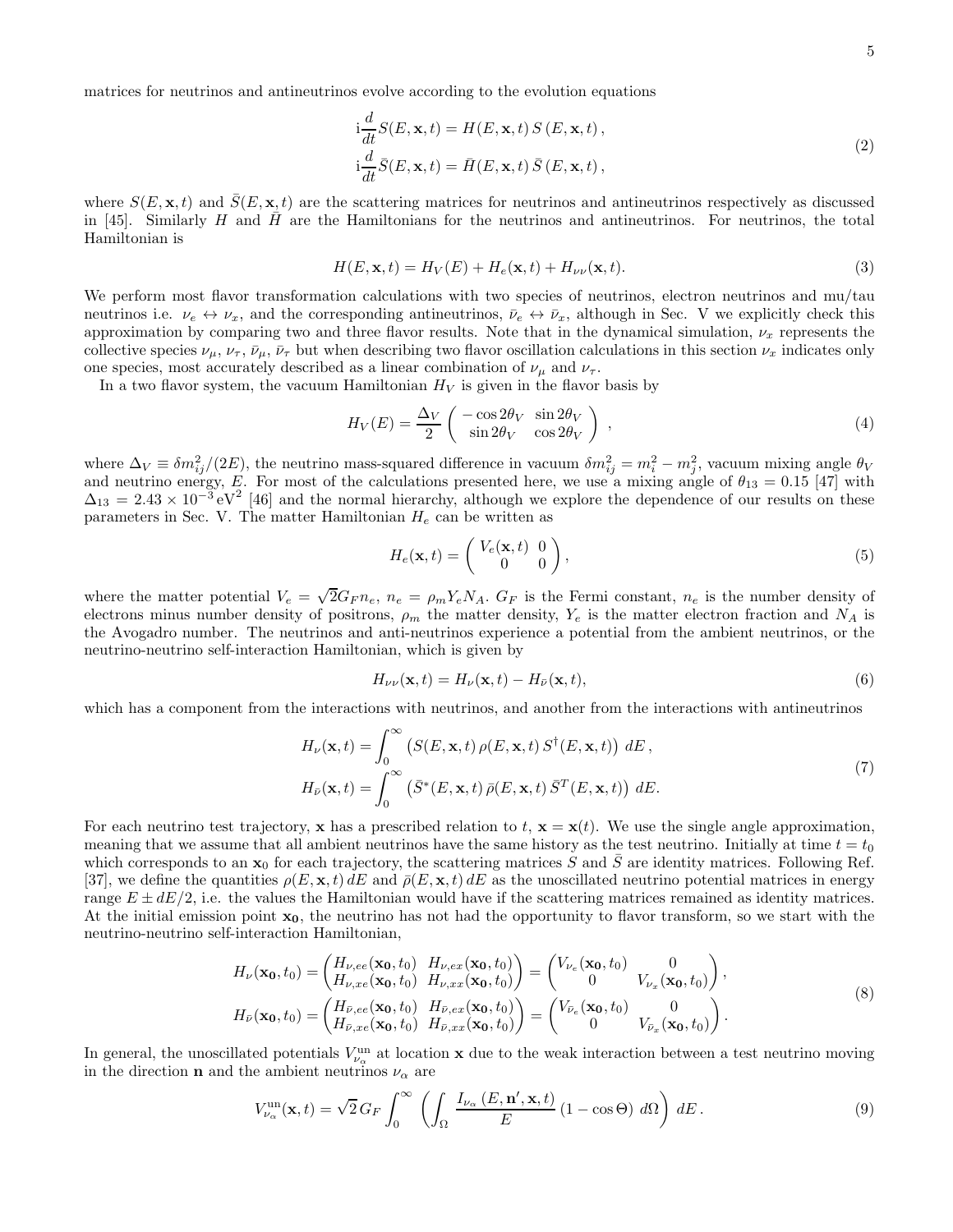where  $\Omega$  is the solid angle associated with the local neutrino directions  $\mathbf{n}'$ ,  $\Theta$  is the angle between  $\mathbf{n}'$  and  $\mathbf{n}$ . So initially,  $V_{\nu_{\alpha}}(\mathbf{x_0}, t_0) = V_{\nu_{\alpha}}^{\text{un}}(\mathbf{x_0}, t_0)$ , although as the system evolves,  $H_{\nu}(\mathbf{x}, t)$  and  $H_{\bar{\nu}}(\mathbf{x}, t)$  pick up off diagonal components and the  $V_{\nu_{\alpha}(\bar{\nu}_{\alpha})}$  are in general modified by the scattering matrices as in Eq. 7.

We can adjust the form of the Hamiltonian by subtracting its trace without impacting the flavor transformation results. In this case the diagonal terms of total Hamiltonian become

$$
H(E, \mathbf{x}, t)_{ee} = \frac{1}{2} (-\Delta_V \cos 2\theta_V + V_e(\mathbf{x}, t) + V_\nu(\mathbf{x}, t)),
$$
  
\n
$$
H(E, \mathbf{x}, t)_{xx} = \frac{1}{2} (\Delta_V \cos 2\theta_V - (V_e(\mathbf{x}, t) + V_\nu(\mathbf{x}, t))),
$$
\n(10)

where

$$
V_{\nu}(\mathbf{x},t) \equiv V_{\nu_e}(\mathbf{x},t) - V_{\nu_x}(\mathbf{x},t) - (V_{\bar{\nu}_e}(\mathbf{x},t) - V_{\bar{\nu}_x}(\mathbf{x},t)) \tag{11}
$$

The antineutrino Hamiltonian  $\bar{H}(E, \mathbf{x}, t) = -H_V(E) + H_e(\mathbf{x}, t) + H_{\nu}^*(\mathbf{x}, t)$  can be obtained in the same manner. We will use Eq. 11 and its unoscillated version, i.e. the potential if no oscillation were to occur,

$$
V_{\nu}^{\text{un}}(\mathbf{x},t) \equiv V_{\nu_e}^{\text{un}}(\mathbf{x},t) - V_{\nu_x}^{\text{un}}(\mathbf{x},t) - \left(V_{\bar{\nu}_e}^{\text{un}}(\mathbf{x},t) - V_{\bar{\nu}_x}^{\text{un}}(\mathbf{x},t)\right) \tag{12}
$$

in order to discuss the behavior of the matter neutrino resonance transitions in the next sections. We also use energy dependent survival probabilities defined in terms of the scattering matrices as  $P_{\nu_e \to \nu_e}(E, \mathbf{x}, t) = |S_{ee}(E, \mathbf{x}, t)|^2$  and  $P_{\bar{\nu}_e \to \bar{\nu}_e}(E, \mathbf{x}, t) = |\bar{S}_{ee}(E, \mathbf{x}, t)|^2$ . If the survival probability is one, no flavor transformation has occurred. However, if the survival probability is zero, complete transformation has occurred, so the neutrinos in that species have completely transformed.

#### IV. RESULTS

We now discuss the results of the multi-energy numerical evolution of the neutrino and antineutrino scattering matrices for a number of trajectories in the context of the binary neutron star merger simulation described in Sec. II. We assume that the matter and the neutrino profiles taken from the simulation at  $t = t_0$  are stationary over the propagation timescale of the test neutrinos. Thus, the temporal dependence is only contained inside the trajectory equation  $\mathbf{x} = \mathbf{x}(t)$ . When presenting results for single neutrino trajectories, we follow Ref. [37] and plot weighted survival probabilities of electron neutrinos and anti-neutrinos,

$$
P_{\nu_e,\text{num}}(\mathbf{x}) = \langle P_{\nu_e \to \nu_e}(E, \mathbf{x}) \rangle = \frac{1}{n_{\nu_e}(\mathbf{x}, t_0)} \int_0^\infty \left( \int_\Omega \frac{I_{\nu_e}(E, \mathbf{n}', \mathbf{x}, t_0)}{E} \, d\Omega \right) P_{\nu_e \to \nu_e}(E, \mathbf{x}) \, dE,\tag{13}
$$

$$
P_{\bar{\nu}_e,\text{num}}(\mathbf{x}) = \langle P_{\bar{\nu}_e \to \bar{\nu}_e}(E, \mathbf{x}) \rangle = \frac{1}{n_{\bar{\nu}_e}(\mathbf{x}, t_0)} \int_0^\infty \left( \int_\Omega \frac{I_{\bar{\nu}_e}(E, \mathbf{n}', \mathbf{x}, t_0)}{E} \, d\Omega \right) P_{\bar{\nu}_e \to \bar{\nu}_e}(E, \mathbf{x}) \, dE \tag{14}
$$

Since we begin with neutrinos in flavor states and focus on the matter neutrino resonance region, generally flux averaged survival probability results have converged with only sixteen energy bins, although we check the convergence with calculations of one thousand energy bins.

We first consider neutrinos that are emitted from the massive neutron star, since a significant fraction of neutrinos are emitted from this object, As an example, we examine neutrinos which are emitted at the 10.67 MeV electron neutrino surface (solid cyan line in Fig. 2), considering two trajectories which correspond to arrows one and two in Fig. 2. Trajectory one has an angle of approximately 25 degrees to the vertical and trajectory two has an angle of approximately 18 degrees to the vertical.

Initially, the neutrinos along these trajectories encounter large negative self interaction potentials which are shown as the dashed red lines in the lower panels of Fig. 4. This suppresses the flux weighted survival probabilities for both neutrinos and antineutrinos which are shown hovering near one in the top panels of Fig. 4. Previous works [37–41] have shown that a MNR transition is triggered at roughly the point where the total on diagonal Hamiltonian becomes approximately zero, i.e.

$$
V_e(\mathbf{x}) + V_\nu(\mathbf{x}) \approx 0 \tag{15}
$$

We find the place along the trajectory where Eq. 15 is satisfied assuming that no transformation has taken place yet (survival probabilities of one are used to determine  $V_{\nu}(\mathbf{x})$ ) and take this point as the prediction of the starting point of the transition. This predicts the beginning of the transition to be at 24 km and can be seen in the plot as the point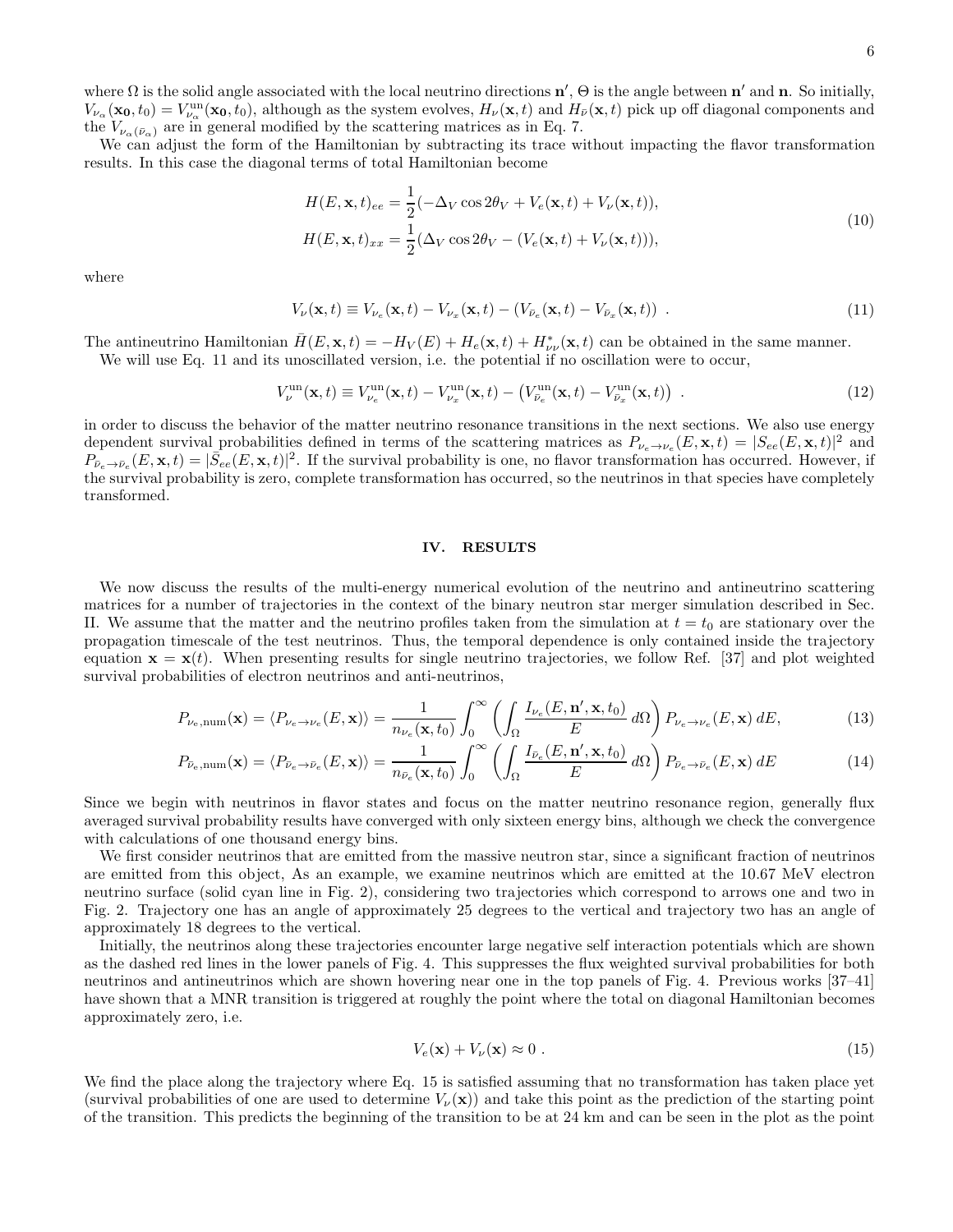



FIG. 4: Top figures: flux weighted numerical survival probability (solid) as a function of distance along the trajectory for trajectories one (left) and two (right). Also shown in the top right figure is the predicted survival probability for MNR transitions (dashed). The bottom figures show corresponding potentials: Matter potential (purple)  $V_e(\mathbf{x})$ , magnitude of the oscillated self-interaction potential (dashed red)  $V_{\nu}(\mathbf{x})$ , positive (dashed green) and negative (solid green) unoscillated self-interaction potential,  $V_\nu^{\text{un}}(\mathbf{x})$ , vacuum contribution (dashed purple). Matter neutrino resonance transitions can be seen in the evolution of both trajectories.

where the dashed red line first intersects with the solid purple line. During matter neutrino resonance transitions the neutrinos and antineutrinos transform in such a way as to stay "on resonance", i.e.  $V_{\nu}(\mathbf{x})$  changes in such a way as to keep Eq. 15 fulfilled. In the bottom panels,  $V_{\nu}(\mathbf{x})$  (dashed red line) can be seen tracking  $V_{e}(\mathbf{x})$  (solid purple line) during MNR transitions. Matter neutrino resonance transitions end when these lines diverge.

The transition in trajectory one (left panel) is characterized by electron neutrino and antineutrino survival probabilities that are  $P_{\nu_e,\text{num}} \approx 0$  and  $P_{\bar{\nu}_e,\text{num}} \approx 1$  at the end of the transition, making the behavior of this transition most consistent with a Standard MNR. To locate the end of the transition, we follow [39], and again use Eq. 15, finding the place where it is satisfied for these survival probabilities. This procedure predicts that the transition will end at 118 km, again in agreement with the numerical results. Note that for trajectory one (left panel) the matter potential is increasing because the neutrino starts in the low density funnel above the center of the massive neutron star but drifts toward the edge.

Trajectory two (right panel) has a somewhat different behavior. While the unoscillated neutrino interaction potential is similar to that of trajectory one, the matter potential is nearly constant as the neutrino remains close to the edge of the low density funnel. It can be seen in the bottom right panel that matter potential crosses the (magnitude of the) unoscillated neutrino potential three times. The first two crossings bracket a Symmetric MNR. Consistent with a Symmetric MNR transitions, both neutrino and antineutrino survival probabilities go from one to zero, between about 24 km and around 40 km, and the unoscillated neutrino self interaction potential goes from positive to negative (dashed green line becomes a solid green line). This change in sign is a combination of the properties of the neutrino densities (see Fig. 3) and a geometric effect. The ratio of the  $\nu_e$  to  $\bar{\nu}_e$  number density increases to nearly one along the trajectory but the ratio of the potentials surpasses one because the neutrino emitting surface is larger than the antineutrino emitting surface and the potentials are weighted by the angle of incidence of the test neutrino to the ambient neutrinos [37].

Comparing with trajectory one, we see there that this change in sign of the unoscillated neutrino potential also occurs, but there is no second crossing of the neutrino self interaction potential with the matter potential, so the complete flavor swap does not occur in the antineutrino channel. However, one can see the beginnings of Symmetric MNR as the survival probabilities for neutrinos and antineutrinos initially track each other. Trajectory one might also be considered as a hybrid MNR, i.e. a part Symmetric, part Standard MNR, instead of a purely Standard MNR.

Returning to trajectory two, we see that after the Symmetric MNR, the two potentials no longer track each other between around 40 km and 70 km (bottom right panel of Fig. 4). This is because for this situation, MNR flavor transformation will not allow the neutrino self interaction potential to match the matter potential at the same time it fulfills the other MNR conditions, for example requiring that the off diagonal components of the Hamiltonian remain small [39]. In this region, no observable flavor transformation is occurring, and both survival probabilities remain at zero. Later at around 70 km, the third crossing occurs. At this time, the neutrinos begin transforming again, exhibiting the features of a Standard MNR transition.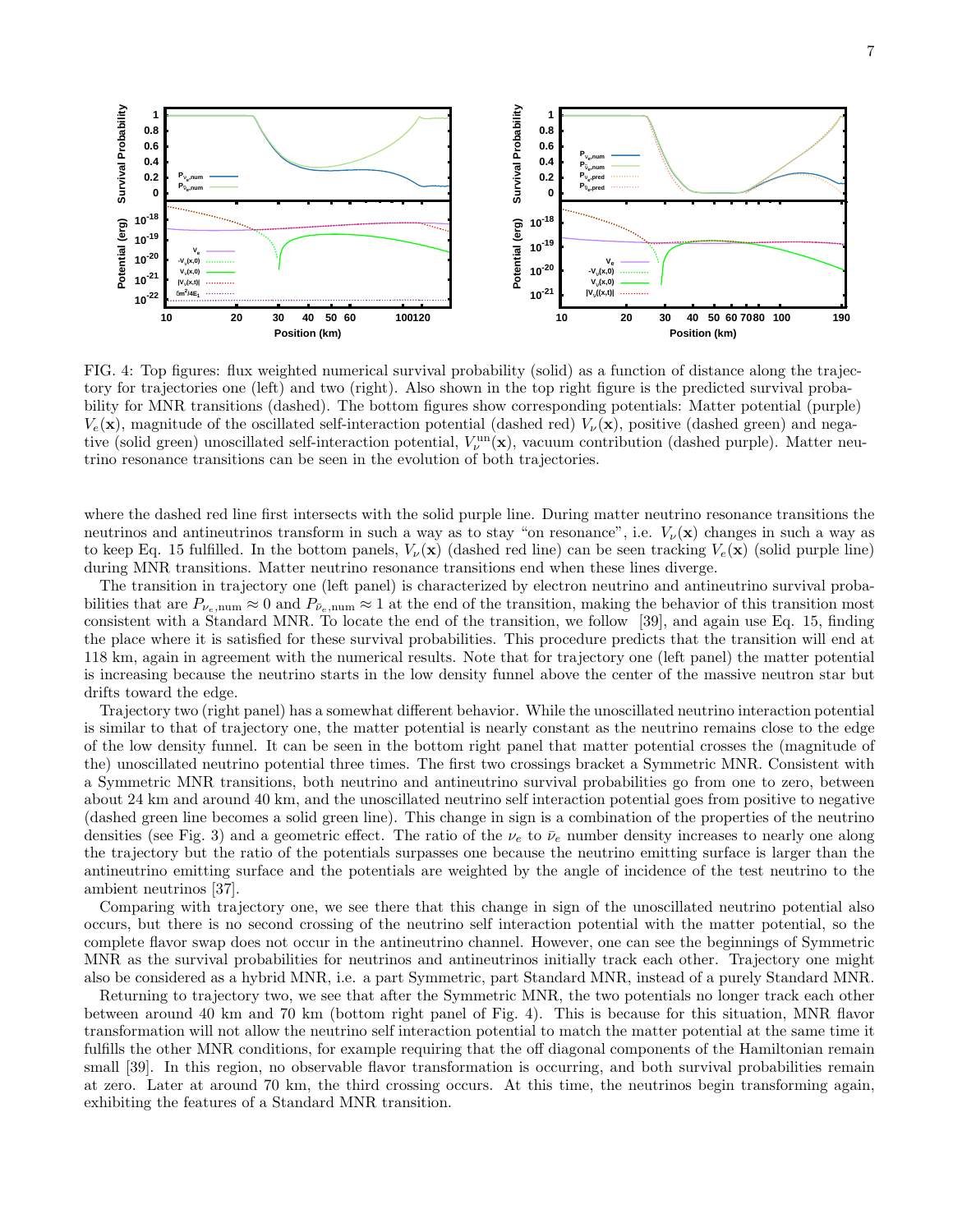We next consider the analytic prediction of survival probabilities during a MNR transition for a single energy system which are given in [39, 40]. Neglecting the vacuum scale,

$$
P_{\nu_e, \text{pred}} = \frac{1}{2} \left( 1 + \frac{\alpha^2 - R^2 - 1}{2R} \right) ,
$$
  
\n
$$
P_{\bar{\nu}_e, \text{pred}} = \frac{1}{2} \left( 1 + \frac{\alpha^2 + R^2 - 1}{2\alpha R} \right) ,
$$
\n(16)

where  $R \equiv V_e(\mathbf{x})/V_{\bar{\nu}_e}^{\text{un}}(\mathbf{x})$  is the ratio of the neutrino-electron and neutrino-neutrino interaction scales as in Eq. 5 and 12, and the asymmetry  $\alpha$  is the ratio of  $V_{\bar{\nu}_e}^{\text{un}}(\mathbf{x})$  to  $V_{\nu_e}^{\text{un}}(\mathbf{x})$ . We plot this prediction of the survival probabilities for electron neutrinos and antineutrinos during MNR transitions in the top right panel of Fig. 4 as the yellow and orange dashed lines respectively. The predicted survival probabilities track the numerical results closely during the majority of each transition.



FIG. 5: Left panel: The orange arrow represents trajectory three, which originates at (0, 60.05, 20.69) km (purple star) and has a direction of  $(0,-1,1)$ . The dotted purple circle above the massive neutron star indicates the MNR surface, defined as the places where  $V_e + V_\nu^{\text{un}} \approx 0$ , for the set of neutrino trajectories originating at the purple star. Neutrino surfaces are shown as in Fig. 2. Right panel: as in Fig. 4 but for trajectory three.

Having considered two neutrino trajectories that begin at the neutron star, we now consider trajectories that originate from the accretion disk. We begin with trajectory three, which is shown in the left panel of Fig. 5. This trajectory travels at an angle of 45 degrees to the vertical toward the rotational axis of the system. In the right panel we show the results of the flavor transformation calculation for this trajectory. Looking at the lower panel we see that the matter potential (purple solid line) begins high, and then dips. This dip occurs as the neutrino passes through the underdense funnel over the massive neutron star. As expected, the Matter Neutrino Resonance transition begins when the matter potential intersects the neutrino self interaction potential. This is another case of a hybrid (part Symmetric/ part Standard) MNR transition. The survival probabilities for electron neutrinos and antineutrinos (upper right panel) are at first quite similar. However, after the sign change in the potential, the oscillation continues as a Standard MNR. We see again that the analytic prediction Eq. 16 matches well the numerical results. Finally, we note that for this trajectory there is a very early crossing, at about 50 km, which does not result in a MNR transition. Since the matter potential begins above the neutrino self interaction potential, matter neutrino resonance transitions are not predicted to occur. At this crossing, the neutrinos cannot fulfill all of the required conditions for the matter neutrino resonance transitions [39, 40].

We examine a series of additional neutrino trajectories emitted from the same point on the disk. These are shown as the dotted lines with arrows in the left panel of Fig. 5. Purple dots are the locations where for each trajectory,  $V_e(\mathbf{x}, t) + V_\nu^{\text{un}}(\mathbf{x}, t) \approx 0$ . In this way we locate the MNR surface for that emission point, i.e. the spatial regions above the compact object merger where a MNR transition may occur. The left and right edges of this surface bracket the low density funnel. As just discussed in the case of trajectory one, transformation only happens as the neutrinos exit this funnel region where the matter potential is rising above the neutrino self interaction potential.

Following the same method, we plot MNR surfaces for neutrinos with different starting locations on the disk in Fig. 6. For each starting point, we again use a serial of test trajectories, sweeping the plane above. We color code these surfaces corresponding to neutrino emission location. We see that neutrinos originating at the massive neutron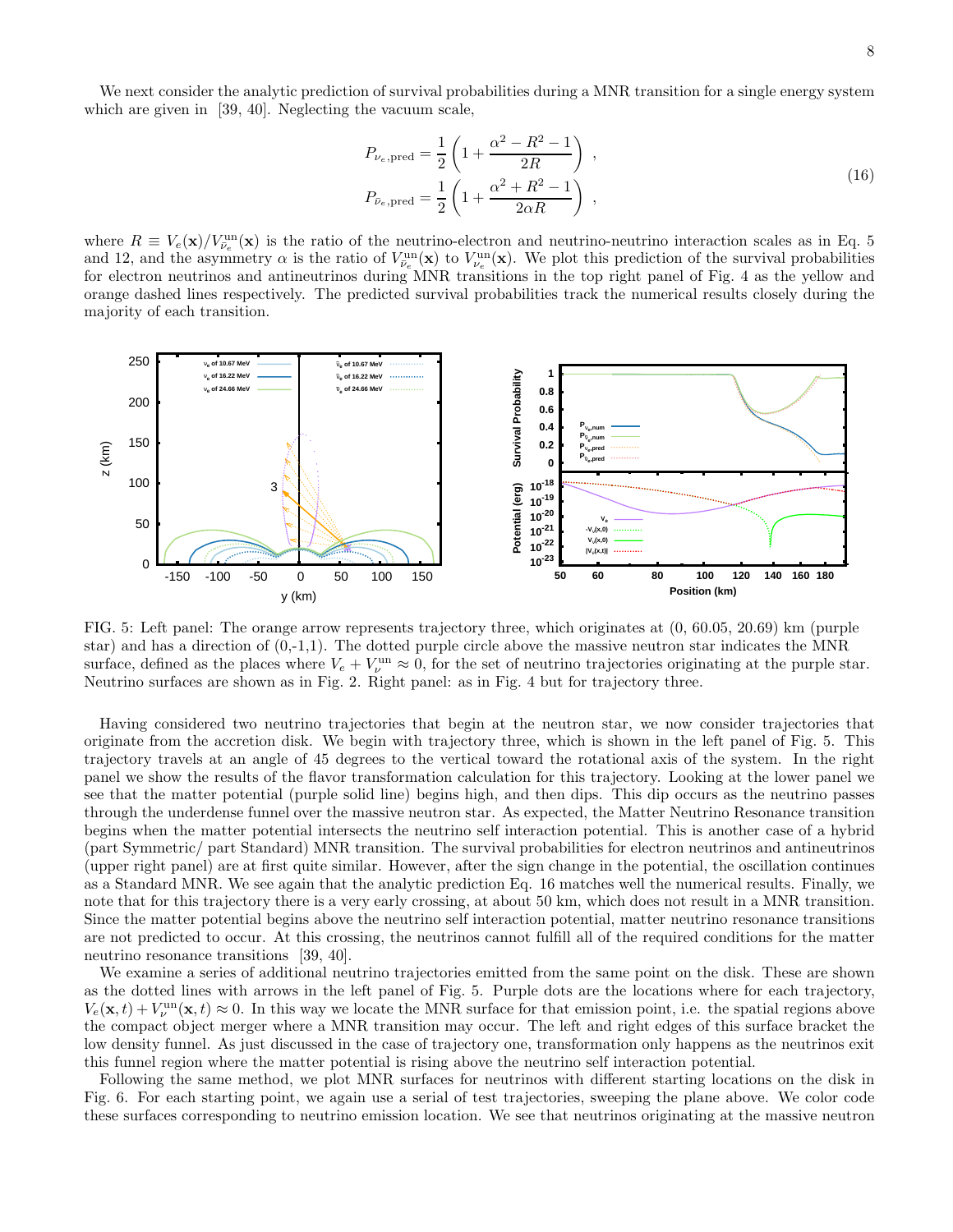star will all transform. However, for the neutrinos emitted from the disk, only those that travel toward the center of the object will undergo matter neutrino resonances. Depending on the neutrino mass hierarchy, those that do not pass over the center of the object may undergo nutation/bipolar type oscillations [36, 37].



FIG. 6: Matter Neutrino Resonance surfaces (dotted lines) are shown for a variety of neutrino starting locations (stars). The colors of the surfaces are matched to the color of the star indicating the emission point, i.e. neutrinos emitted from the location indicated by the blue star encounter the blue MNR surface. For neutrinos originating from the disk, transformation only occurs as the neutrinos pass out of the underdense funnel. Neutrino surfaces are shown as in Fig. 2.

#### V. DISCUSSION

In the previous section we presented the results of two flavor calculations, assuming that the relevant masses and mixing angles are the measured values of  $\delta m_{13}^2$ ,  $\theta_{13}$  and the hierarchy is normal. In this section we consider what happens if the hierarchy is inverted and explore the differences between two and three flavor evolution.

We start with a comparison of the inverted hierarchy and the normal hierarchy. In Ref. [40] it was shown that the correction to the analytic prediction of the survival probabilities from the vacuum term scales as  $(\delta m^2/E)/V_e$ . Since at the position of the matter neutrino resonance, the matter potential,  $V_e$ , is far above the vacuum scale,  $\delta m^2/E$ , this correction is very small and we expect similar results in both hierarchies. We see in Fig. 7, where we have computed the survival probability for the inverted hierarchy along trajectory one, that this expectation is confirmed by the numerics. Both the inverted and normal hierarchies give similar results.

Before we present the three flavor calculation, we first compare a two flavor calculation using  $\theta_{13} = 0.15$  and  $\delta m_{13}^2 = 2.43 \times 10^{-3} \text{eV}^2$  with a two flavor calculation using  $\theta_{12} = 0.6$  and  $\delta m_{12}^2 = 7.59 \times 10^{-5} \text{eV}^2$  [46]. While the analytic prediction of the evolution of a complete MNR transition has very little dependence on the vacuum scale, a small mixing angle has been previously shown to suppress transitions [40]. In Fig. 8, we see that the flux weighted survival probabilities for trajectory one in the scenario with  $\theta_{12}$ ,  $\delta m_{12}^2$  (solid green line for electron neutrino and solid pink line for electron anti-neutrino) track those of the scenario with  $\theta_{13}$ ,  $\delta m_{13}^2$  at beginning of the MNR transition, proceeding as they do with the smaller mixing angle. However, in the  $\theta_{12}$ ,  $\delta m_{12}^2$  scenario, the transition stops earlier at around 89 km.

Since the results of fluxed weighted survival probability from our multi-energy calculations matched well the single energy prediction in Eq. 16, we further consider the system in terms of a single energy mode in order to explain the early termination of the MNR transition for the larger mixing angle and smaller mass squared difference. For single energy models, it can be convenient to rewrite the evolution equations in terms of isospin using the notation of Ref. [39]. One of the dynamical equations of motion for isospin vectors  $\bf{s}$  and  $\bf{\bar{s}}$  is

$$
\frac{d(s_z + \alpha \bar{s}_z)}{dl} = \Delta_V \sin 2\theta (s_y - \alpha \bar{s}_y),\tag{17}
$$

where l is the distance along the trajectory. The z components of the isospin vectors correspond to  $s_z(\mathbf{x}) = P_{\nu_e} - 0.5$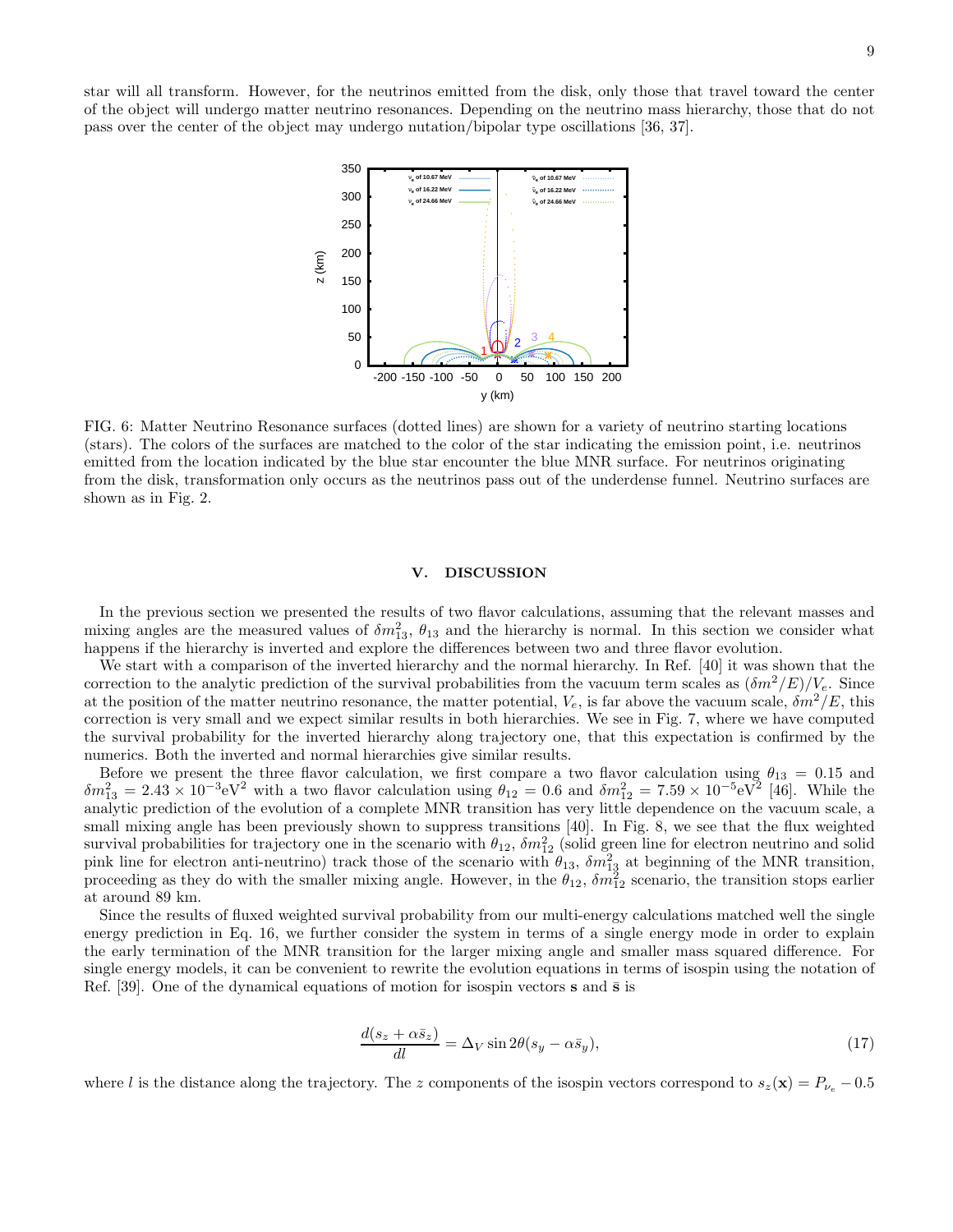

FIG. 7: Flux weighted numerical survival probability (solid) and predicted survival probability (dashed) for electron neutrinos and antineutrinos along trajectory one with normal hierarchy and inverted hierarchy.

and  $\bar{s}_z(\mathbf{x}) = 0.5 - \bar{P}_{\bar{\nu}_e}$ , while the y components of the isospin vectors correspond to

$$
s_y(\mathbf{x}) = \text{Im}[H_{\nu,xe}(\mathbf{x})]/|H_{\nu}|,
$$
  
\n
$$
\bar{s}_y(\mathbf{x}) = -\text{Im}[H_{\bar{\nu},xe}(\mathbf{x})]/|H_{\bar{\nu}}|,
$$
\n(18)

where  $|H_{\nu}|$  and  $|H_{\bar{\nu}}|$  are the norms of the neutrino and antineutrino parts respectively of the total neutrino-neutrino self-interaction Hamiltonian,  $H_{\nu\nu}$  in Eq. 7. During a MNR transition,  $s_y \approx -\alpha \bar{s}_y$  [39]. A Standard MNR transition begins with survival probabilities for neutrinos and antineutrinos of one, and when it completes, the neutrinos have a survival probability of zero and the antineutrino survival probability has returned to one. With these boundary conditions, according to Eq. 17 the y component of the isospin vector has an average value over the length of the transition of

$$
\langle s_y \rangle \approx \frac{-1}{2\delta l \Delta_V \sin 2\theta},\tag{19}
$$

where  $\delta l$  is the length of MNR. For trajectory one the complete MNR transition length is approximately 95 km. For  $\theta_{13}$ , and  $\delta m_{13}^2$ , Eq. 19 predicts that  $\langle s_y \rangle \approx -0.03$ , while the full numerical calculation gives a flux weighted  $\langle s_y \rangle = -0.032$ . Since |s| has magnitude of 1/2, if an MNR transition would require a value of  $|s_y| > 1/2$ , then the MNR transition will be suppressed. For  $\delta m_{13}^2$  and  $\theta_{13}$  the left hand side of Eq. 19 is about an order of magnitude smaller than for  $\delta m_{12}^2$  and  $\theta_{12}$ . Therefore, in the  $\delta m_{12}^2$  and  $\theta_{12}$  case  $\langle s_y \rangle$  approaches its largest possible magnitude. Taking into account that  $|s_y|$  grows throughout the transition, in the scenario of trajectory one and  $\delta m_{12}$ ,  $\theta_{12}$  the MNR transition would be expected to stop before completion to prevent  $s_y$  from taking on an unphysical value.

Turning now to three flavors, we expect that the MNR transition in trajectory one will proceed similarly to the two flavor  $\delta m_{13}^2$  case until around 90 km and then possibly diverge in region above about 90 km. The right side of Fig. 8 shows the three flavor calculation for trajectory one. As anticipated, there is significant divergence from the two flavor  $\delta m_{13}$  case beginning at around 90 km, but before this point the results of two and three flavors are quite similar. Therefore, we expect that two flavor calculations are a good approximation to three flavors, as long as  $|s_y|$ remains below approximately 1/2 for both  $\delta m_{13}^2 \sin 2\theta_{13}$  and  $\delta m_{12}^2 \sin 2\theta_{12}$ .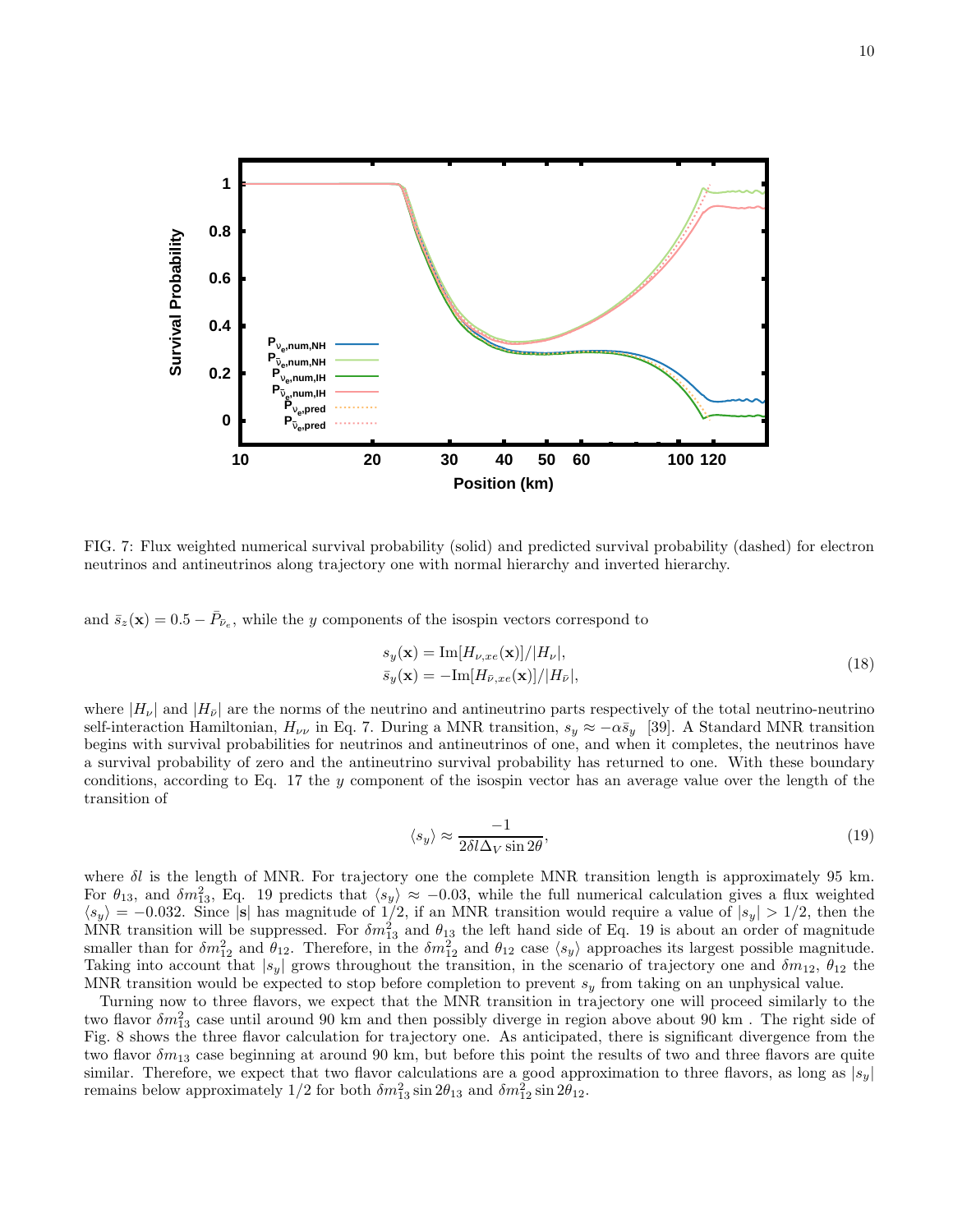



FIG. 8: Left panel: Flux weighted numerical survival probabilities with  $\theta_{13} = 0.15$  and  $\delta m_{13}^2 = 2.43 \times 10^{-3} \text{ eV}^2$ compared with  $\theta_{12} = 0.6$  and  $\delta m_{12}^2 = 7.59 \times 10^{-5} \text{eV}^2$  for trajectory one. The calculation with smaller  $\delta m^2 \sin^2 2\theta$ terminates earlier because the MNR transition would require an unphysically large value of the imaginary off diagonal components of the Hamiltonian. Right panel: Flux weighted numerical survival probability for the three flavor calculation (solid) of neutrinos as compared with the two flavor prediction (dashed) along trajectory one.

### VI. CONCLUSIONS

We conduct the first studies of the flavor evolution of neutrinos above a binary neutron star merger remnant where the matter potential and the neutrino self interaction potential are computed self consistently from the same dynamical simulation [43] in order to give as realistic a picture as is currently possible about matter neutrino resonance (MNR) transformation. In this model, which has both a massive neutron star and an accretion disk, matter neutrino resonances are a common phenomenon.

Neutrinos typically pass through a resonance location at the edge of the low density funnel above the massive neutron star where the neutrino and matter potentials have the approximately the same magnitude. Thus most neutrinos emitted from the massive neutron star, which begin in the funnel, have the opportunity to encounter a MNR. For the disk neutrinos, outside of the funnel the matter potential is often too high for a MNR, so only those neutrinos that travel in the direction of the funnel encounter a resonance. The exact locations of the resonances depend on the angle of travel of the neutrinos, but are mostly at 30 km to 300 km above the core. In the context of the single angle approximation, most of the neutrinos that encounter a resonance as they leave the funnel region exhibit a transition.

The type of MNR transition varies between neutrino trajectories, with some neutrinos undergoing only a Standard MNR, some a Symmetric followed by a Standard MNR, and some having more of a hybrid appearance. In general, the Symmetric MNR transitions are caused by the neutrino self interaction potential changing from negative to positive, i.e. from becoming dominated by antineutrinos to dominated by neutrinos. Part of this behavior comes from the spatial distribution of the relative number densities of neutrinos and antineutrinos. The massive neutron star emits more antineutrinos than neutrinos, so over the central axis,  $\bar{\nu}_e$  outnumber  $\nu_e$ . In contrast, the disk emits more neutrinos than antineutrinos, so in some regions over the disk, the  $\nu_e$  outnumber  $\bar{\nu}_e$ . This effect drives the initially negative potential toward the positive as neutrinos exit the region above the massive neutron star. In addition, there is a second effect which comes from the geometric,  $1-\cos\Theta$  factor in the potential which takes into account the angle of scattering on the ambient neutrinos. This factor means that a more distended emission surface creates a larger contribution to the potential than a more compact emission surface. Since the neutrino emitting surface is larger than the antineutrino emitting surface, this favors neutrinos at sufficient distance. Therefore the initially negative potential is pushed toward the positive as the neutrino travels away from the emitting surface. It is the combination of these two effects that creates the change in sign.

In most cases, at the end of the MNR transition(s), the electron neutrinos have completely converted whereas the electron antineutrinos have started to convert but then returned to their original configuration. The evolution of the neutrinos during a MNR transition in typical circumstances is fairly insensitive to the hierarchy as well as the mass squared difference and mixing angle. However, a sufficiently small  $\delta m^2 \sin 2\theta$  will suppress the MNR transition. The value of  $\delta m^2 \sin 2\theta$  which suppresses the transition can be reasonably well predicted using a single energy analysis of the growth of the imaginary component of the flavor basis Hamiltonian.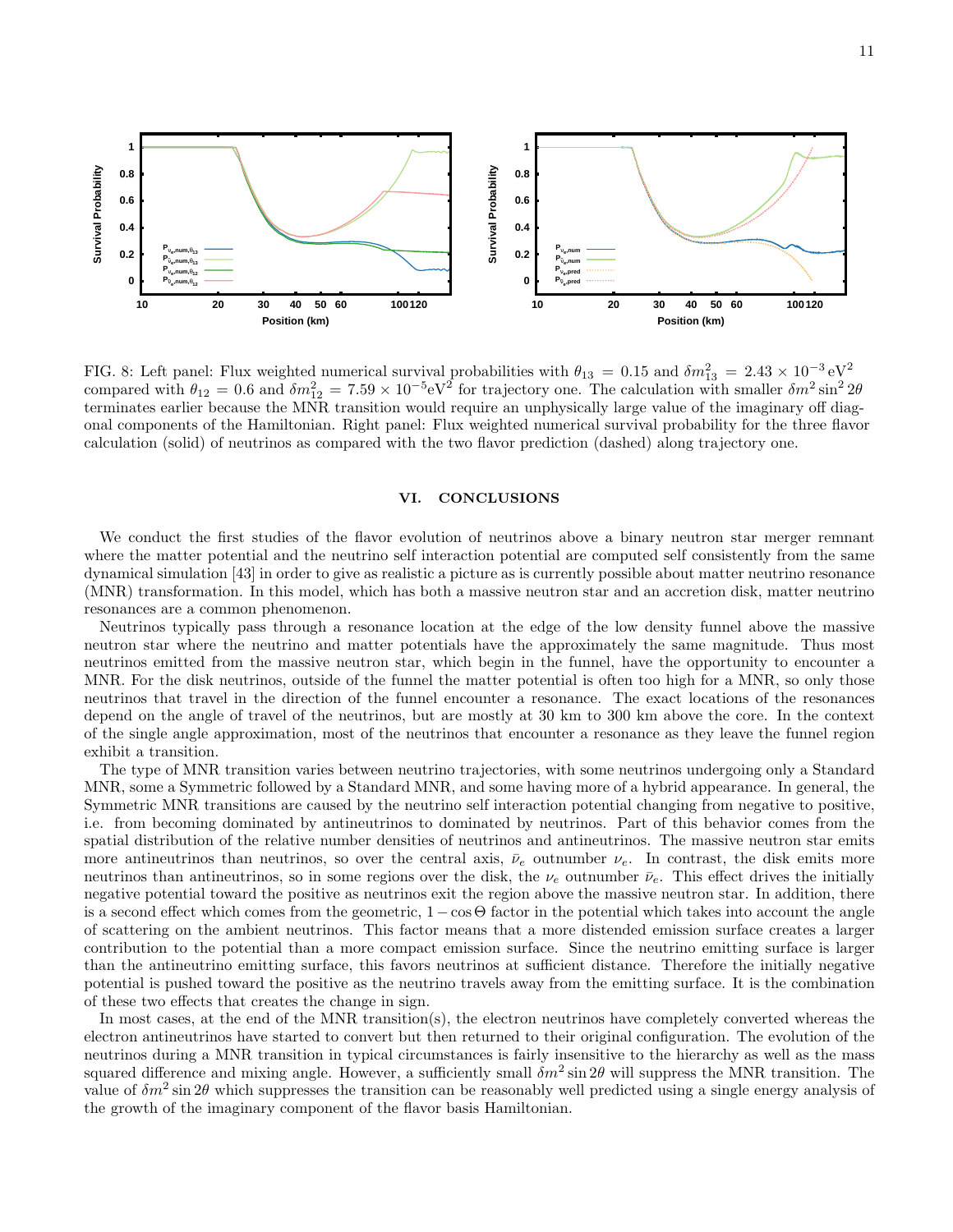Given the close proximity of some resonance locations to the neutrino emission surface, matter neutrino resonance transformation may have a number of consequences. It will alter the subsequent evolution of the neutrinos as well as the flavor composition of the neutrino signal. For example, in the absence of the MNR transition, one would expect a nutation/bipolar transition farther from the emission surfaces. However, since the MNR transition alters the relative states of the neutrinos and antineutrinos, it also alters the prospects for this type of transition [37]. The calculations presented here are performed in the context of the single angle approximation. Many of the neutrinos from the remnant encounter the MNR resonance at the same location, which is encouraging from the point of view of possible multi-angle effects. However, a full multi-angle calculation would be required to know definitely what and how large these effects are.

MNR transformation may play a role in the dynamics of the remnant, the prospects for jet formation or on nucleosynthesis. Since there are fewer  $\mu/\tau$  type neutrinos than electron type, the MNR oscillation effectively removes some of the ability of the neutrinos and antineutrinos to convert neutrons to protons and vice versa. Therefore, it is likely that this oscillation has an effect on any type of nucleosynthesis that is influenced by the neutrinos, for example, wind nucleosynthesis. As pointed out in Ref [37, 38] and confirmed in our calculations, the starting sites of MNR transitions may be close to the emission surface of electron neutrinos and anti-neutrinos. Since the neutrinos can be fully converted during standard MNR, the neutron richness of the outflow can be altered through the weak interactions, which results in fewer seed nuclei and more free neutrons available for capture on the seeds. This would have implications for how far the nucleosynthesis can proceed, perhaps producing a full complement of r-process nuclei<sup>[37]</sup>. Future studies of MNR transitions in binary neutron star merger remnants are needed to elucidate these consequences, as well as to further probe the efficacy of the MNR transition itself.

#### Acknowledgments

This work was supported in part by U.S. DOE Grants No. DE-FG02-02ER41216 and DE-SC0004786 (YZ and GCM) and by the Helmholtz-University Investigator grant No. VH-NG-825 (AP). It was enabled in part by the National Science Foundation under Grant No. PHY-1430152 (JINA Center for the Evolution of the Elements) (YZ and GCM).Some computations were supported by a grant from the Swiss National Supercomputing Centre (CSCS) under project ID s414 and s667 (AP). We thank the Institute for Nuclear Theory at the University of Washington for its hospitality and the Department of Energy for partial support during the completion of this work.

- [1] D. Eichler, M. Livio, T. Piran and D. N. Schramm, Nature 340, 126 (1989).
- [2] M. Ruffert and H. T. Janka, Astron. Astrophys. 344, 573 (1999) [astro-ph/9809280].
- [3] S. Rosswog and M. Liebendörfer, Mon. Not. Roy. Astron. Soc. 342, 673 (2003) [astro-ph/0302301].
- [4] O. Just, M. Obergaulinger, H.-T. Janka, A. Bauswein and N. Schwarz, Astrophys. J. 816, no. 2, L30 (2016) [arXiv:1510.04288 [astro-ph.HE]].
- [5] S. Wanajo, Y. Sekiguchi, N. Nishimura, K. Kiuchi, K. Kyutoku and M. Shibata, Astrophys. J. 789, L39 (2014) [arXiv:1402.7317 [astro-ph.SR]].
- [6] S. Goriely, A. Bauswein, O. Just, E. Pllumbi and H. T. Janka, Mon. Not. Roy. Astron. Soc. 452, no. 4, 3894 (2015) [arXiv:1504.04377 [astro-ph.SR]].
- [7] L. F. Roberts et al., arXiv:1601.07942 [astro-ph.HE].
- [8] R. Surman and G. C. McLaughlin, Astrophys. J. 603, 611 (2004) [astro-ph/0308004].
- [9] R. Surman and G. C. McLaughlin, Astrophys. J. 618, 397 (2004) [astro-ph/0407206].
- [10] R. Surman, G. C. McLaughlin and W. R. Hix, Astrophys. J. 643, 1057 (2006) [astro-ph/0509365].
- [11] L. Dessart, C. Ott, A. Burrows, S. Rosswog and E. Livne, Astrophys. J. 690, 1681 (2009)
- [12] R. Fernández and B. D. Metzger, Mon. Not. Roy. Astron. Soc. 435, 502 (2013)
- [13] O. Just, A. Bauswein, R. A. Pulpillo, S. Goriely and H.-T. Janka, Mon. Not. Roy. Astron. Soc. 448, 541 (2015) doi:10.1093/mnras/stv009 [arXiv:1406.2687 [astro-ph.SR]].
- [14] D. Martin, A. Perego, A. Arcones, F. K. Thielemann, O. Korobkin and S. Rosswog, Astrophys. J. 813, no. 1, 2 (2015)
- [15] Y. Sekiguchi, K. Kiuchi, K. Kyutoku and M. Shibata, Phys. Rev. Lett. 107, 051102 (2011) [arXiv:1105.2125 [gr-qc]].
- [16] F. Foucart, M. B. Deaton, M. D. Duez, E. O'Connor, C. D. Ott, R. Haas, L. E. Kidder and H. P. Pfeiffer et al., Phys. Rev. D 90, 024026 (2014) [arXiv:1405.1121 [astro-ph.HE]].
- [17] Y. Sekiguchi, K. Kiuchi, K. Kyutoku and M. Shibata, Phys. Rev. D 91, no. 6, 064059 (2015)
- [18] C. Palenzuela, S. L. Liebling, D. Neilsen, L. Lehner, O. L. Caballero, E. O'Connor and M. Anderson, Phys. Rev. D 92, no. 4, 044045 (2015) [arXiv:1505.01607 [gr-qc]].
- [19] S. Bernuzzi, D. Radice, C. D. Ott, L. F. Roberts, P. Moesta and F. Galeazzi, arXiv:1512.06397 [gr-qc].